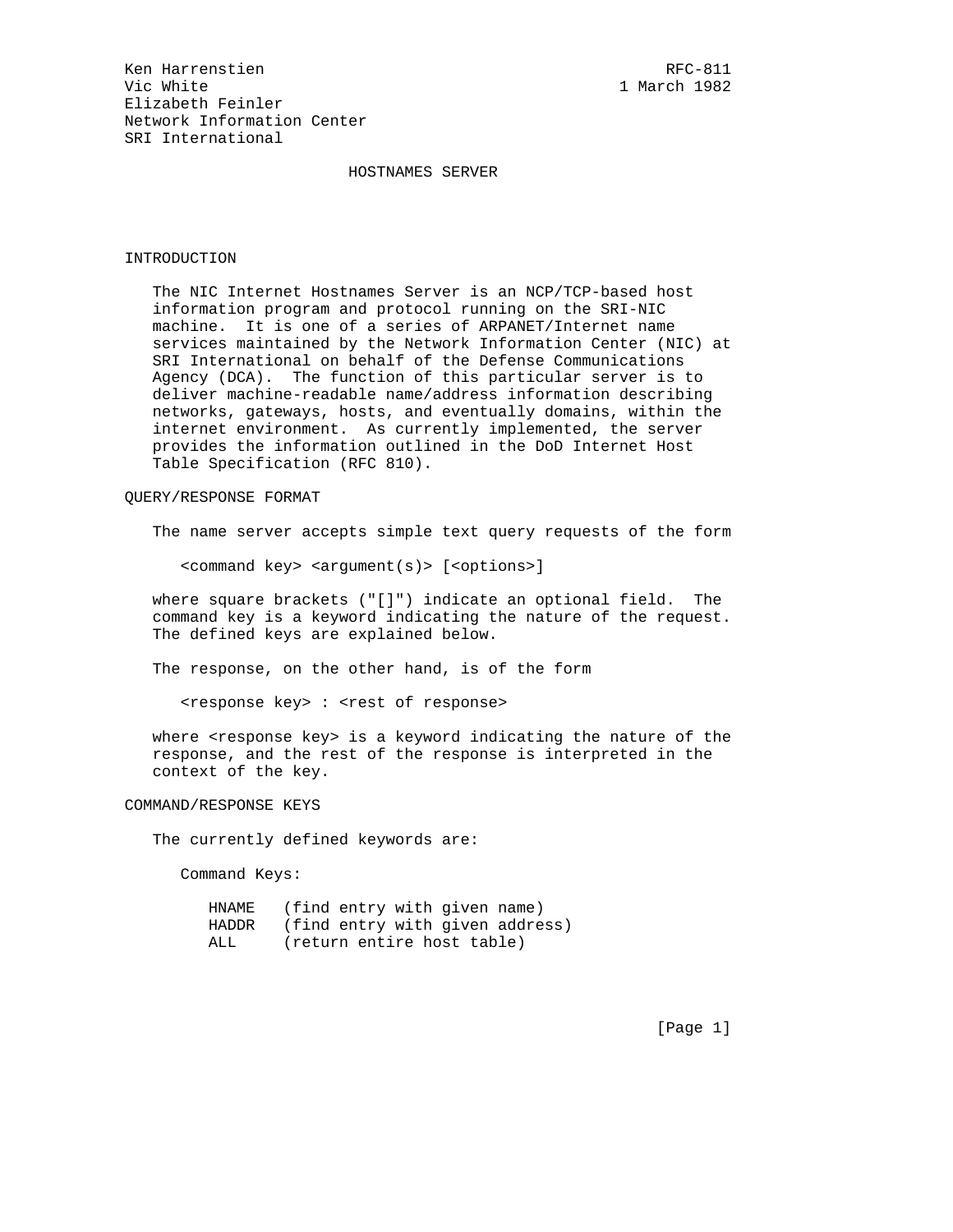#### Response Keys:

 ERR (entry not found, nature of error follows) NET (entry found, rest of entry follows) GATEWAY (entry found, rest of entry follows) HOST (entry found, rest of entry follows) BEGIN (followed by multiple entries) END (done with BEGIN block of entries)

 More keywords will be added as new needs are recognized. A more detailed description of the allowed requests/responses will follow.

### PROTOCOL

 To access this server from a program, connect to service host (SRI-NIC)

 TCP: port 101 decimal NCP: socket 101 decimal for ICP

send the information query, and await the response.

 Note: Care should be taken to interpret the nature of the reply (e.g, single record or multiple record), so that no confusion about the state of the reply results. An "ALL" request will likely return several hundred or more records of all types (see RFC 810), whereas "HNAME" or "HADDR" will usually return one HOST record, or "BEGIN:", list of host records, "END:", if there is more than one match.

# QUERY/RESPONSE EXAMPLES

 1. HNAME Query - Given a name, find the entry or entries that match the name. For example: HNAME SRI-NIC <CRLF> ;where <CRLF> is a carriage return/ linefeed, and 'SRI-NIC' is a host name The likely response is: HOST : 10.0.0.73 : SRI-NIC,NIC : FOONLY-F3 : TENEX : NCP : A response may stretch across more than one line. Continuation lines always begin with at least one space. For example: HOST : 10.0.0.73 : SRI-NIC,NIC : FOONLY-F3 : TENEX : NCP :

[Page 2]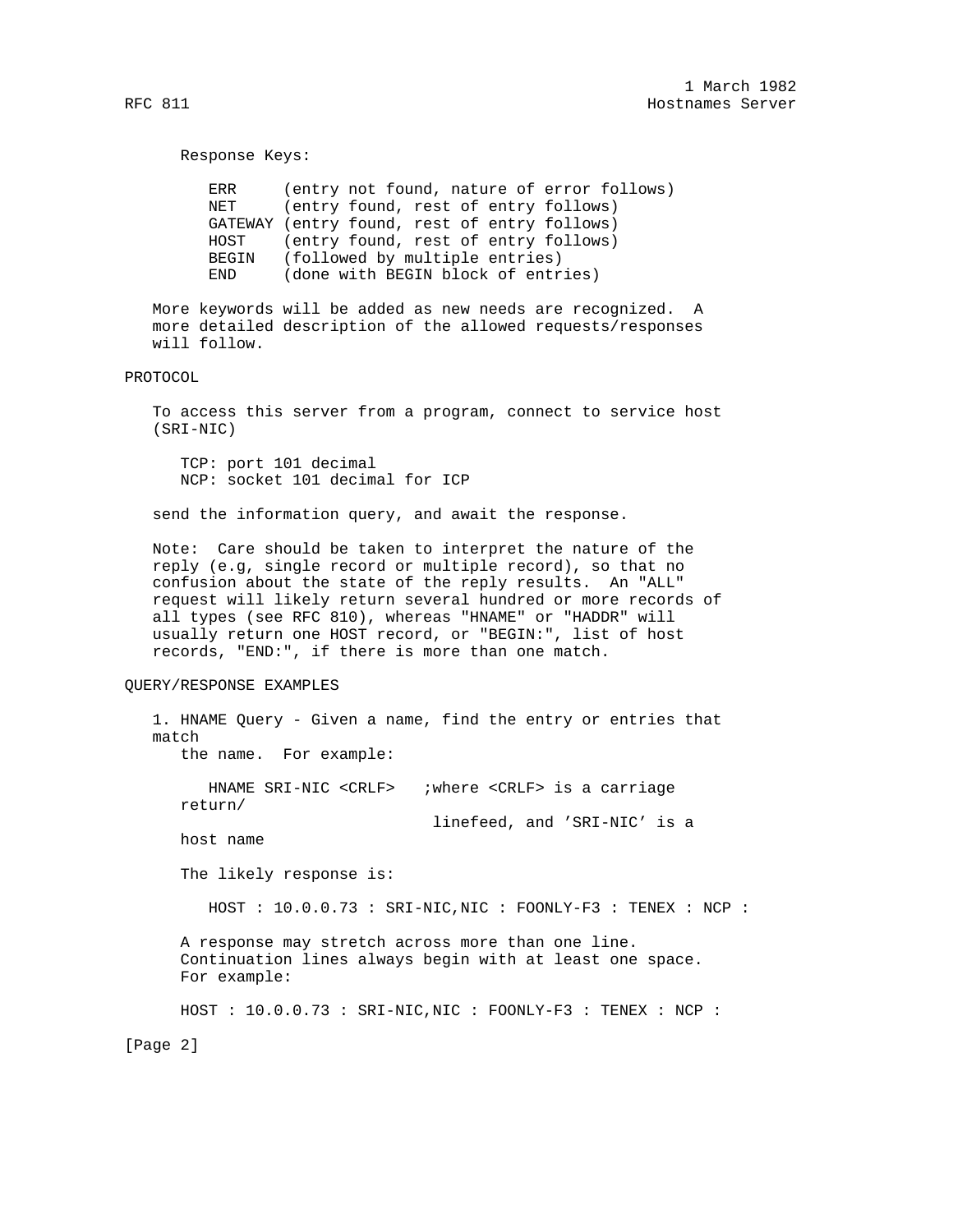2. HADDR Query - Given an internet address (as specified in RFC 796) find the entry or entries that match that address. For example: HADDR 10.0.0.73 <CRLF> ;where <CRLF> is a carriage return/ linefeed, and '10.0.0.73' is a host address The likely response is the same as for the HNAME request: HOST : 10.0.0.73 : SRI-NIC,NIC : FOONLY-F3 : TENEX : NCP : 3. ALL Query - Deliver the entire internet host table in a machine-readable form. For example: ALL <CRLF> ;where <CRLF> is a carriage return/linefeed The likely response is the keyword 'BEGIN' followed by a colon ':', followed by the entire internet host table in the format specified in RFC 810, followed by 'END:'. For example: BEGIN: NET : 10.0.0.0 : ARPANET : NET : 18.0.0.0 : LCSNET : GATEWAY : 10.0.0.77, 18.8.0.4 : MIT-GW :: MOS : IP/GW : HOST : 10.0.0.73 : SRI-NIC,NIC : TENEX : FOONLY-F3 NCP/TELNET, NCP/FTP, TCP : HOST : 10.2.0.11 : SU-TIP, FELT-TIP :: END: ERROR HANDLING 1. ERR Reply - may occur on any query, and should be permitted in any access program using the name server. Errors are of

ERR : < code> : < string> : as in ERR : NAMNFD : Name not found :

the form

[Page 3]